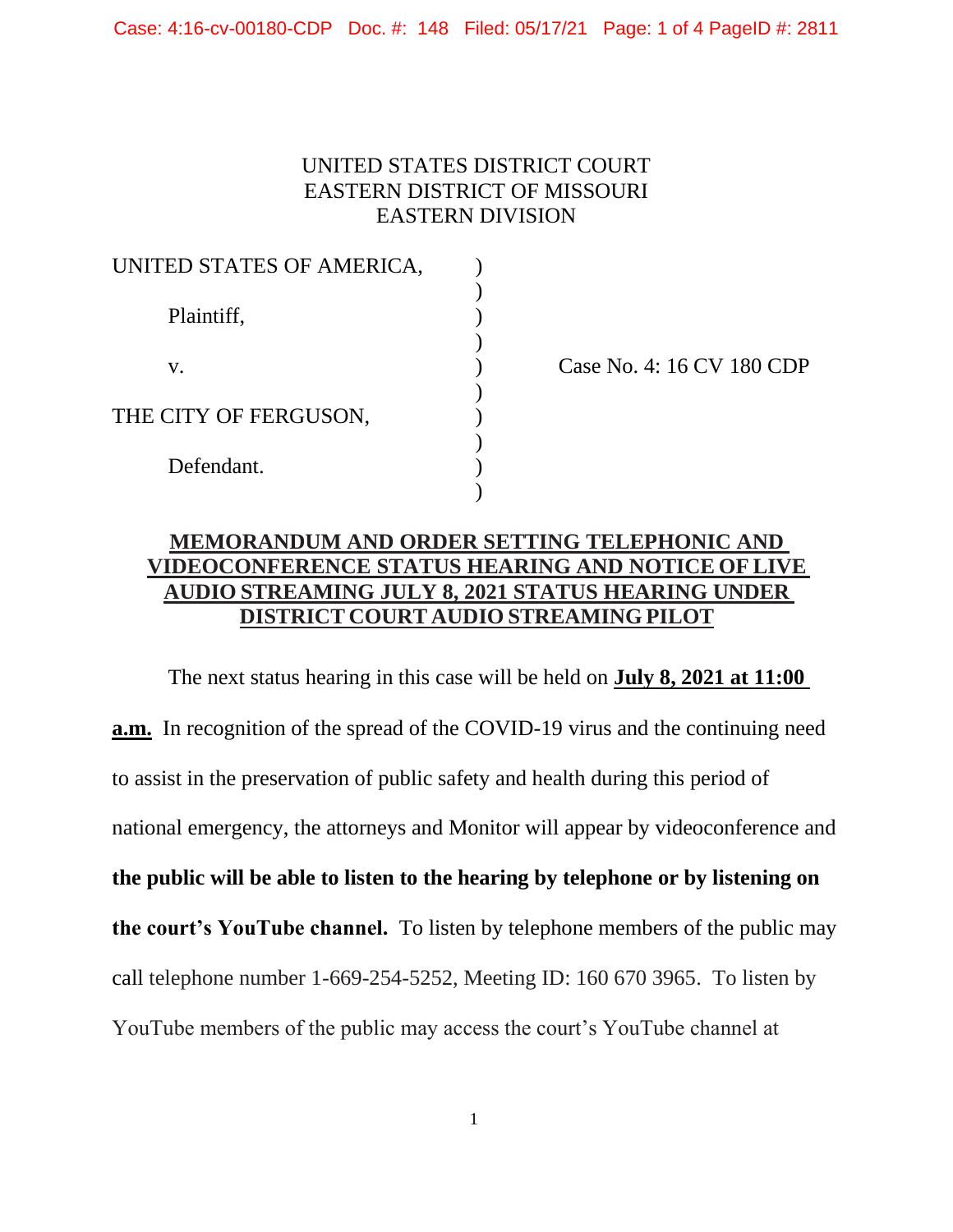Pursuant to E.D. Mo. L.R. 13.02, all means of photographing, recording, broadcasting, and televising this hearing are prohibited. Accordingly, audio of the proceeding, in full or in part, may not be photographed, recorded, broadcasted, or televised.

To afford the public the opportunity to be heard, the Court will permit members of the public to submit written statements in advance of the hearing. Any person wishing to provide written comments regarding the status of the implementation of the Consent Decree may do so by sending a written submission of **no more than five pages** to the Monitor at [Fergusonmonitor@hoganlovells.com](mailto:Fergusonmonitor@hoganlovells.com) **between June 15, 2021 and 5 p.m. on July 5, 2021. Persons making written submissions must include their full names. No telephone calls, anonymous submissions, or submissions that do not comply with these requirements will be considered.** The written statements will not be docketed in the Court file, placed on the Court's website for this case, or otherwise read into the record of proceedings at this status hearing. In addition, the Monitor will forward all timely submissions to the parties and the Court for review and consideration before the hearing, and the parties, the Monitor, and/or the Court may address particular submissions at the hearing as deemed appropriate. The written transcript of this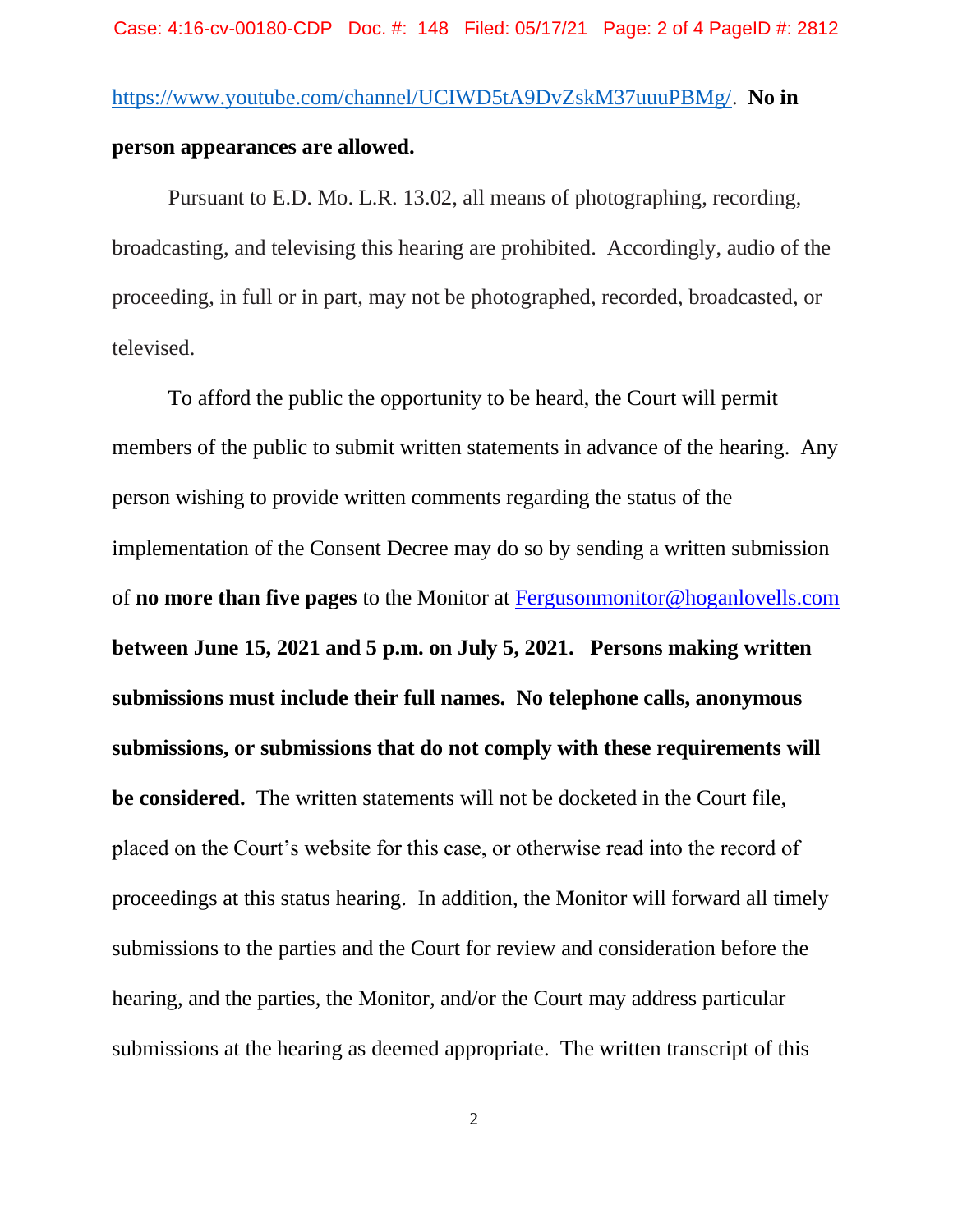status hearing will be placed on the Court's website for viewing by the public without charge.

Accordingly,

**IT IS HEREBY ORDERED** that the Court will hold a videoconference status hearing with all counsel and the Monitor on **July 8, 2021 at 11:00 a.m.** The Court will provide counsel and the Monitor with the procedures for joining the videoconference.

**IT IS FURTHER ORDERED** that any **members of the public** who wish to listen to the hearing may do so by calling in to the Court's conference line by dialing the following number: **1-669-254-5252, Meeting ID: 160 670 3965**. They may also listen to the hearing on the court's YouTube channel, accessible at [https://www.youtube.com/channel/UCIWD5tA9DvZskM37uuuPBMg/.](https://www.youtube.com/channel/UCIWD5tA9DvZskM37uuuPBMg/)

Pursuant to E.D. Mo. L.R. 13.02, all means of photographing, recording, broadcasting, and televising are prohibited. Audio of the proceeding, in full or in part, may not be photographed, recorded, broadcasted, or televised.

**IT IS FURTHER ORDERED** that any person wishing to provide written comments regarding the status of the implementation of the Consent Decree may do so by sending a written submission of no more than **five pages** to the Monitor at [Fergusonmonitor@hoganlovells.com](mailto:Fergusonmonitor@hoganlovells.com) between **June 15, 2020 and 5 p.m. on July 5, 2021. Persons making written submissions must include their full names.**